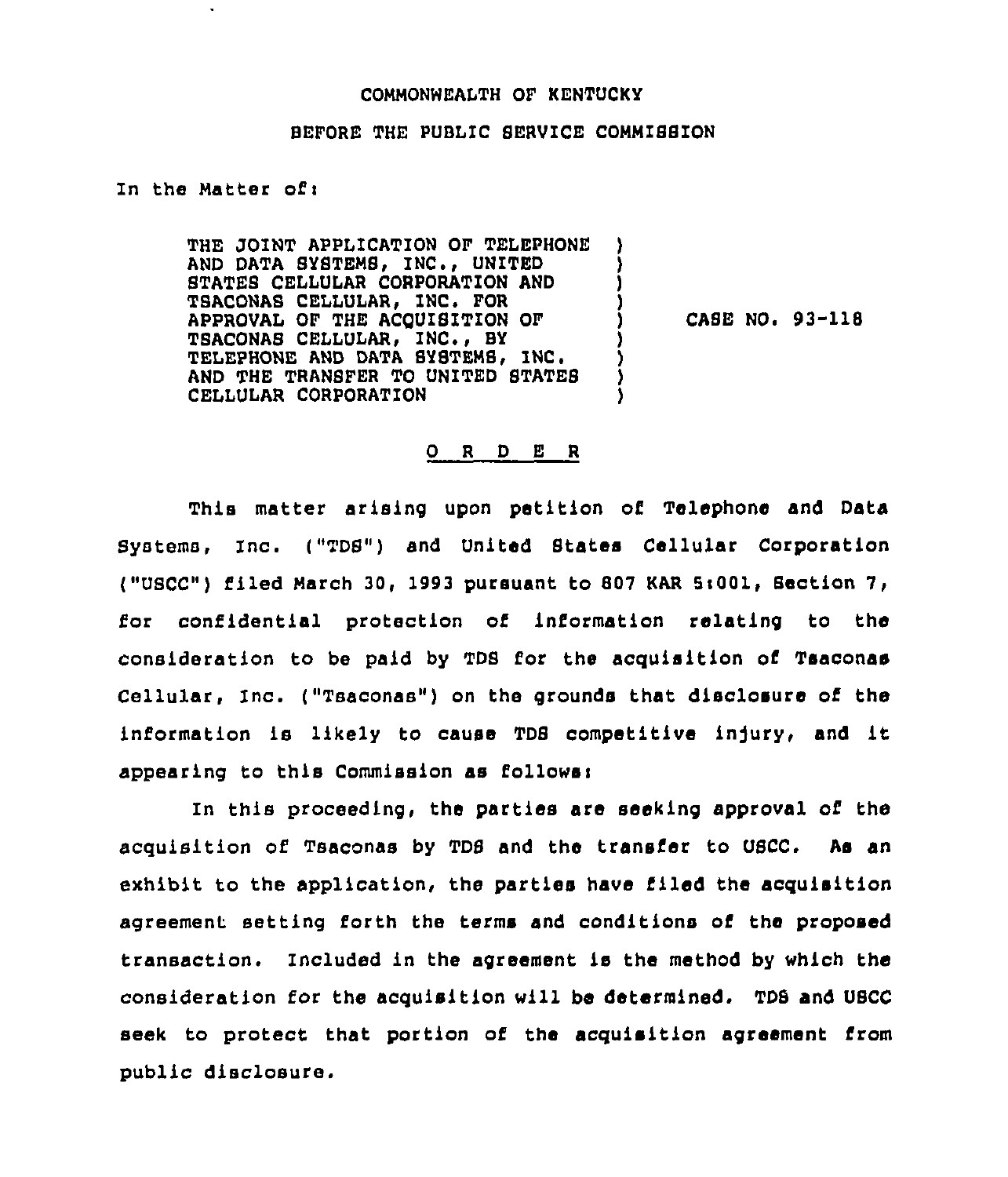The information sought to be protected is treated as confidential by the parties to this proceeding. The parties have sought to protect and preserve the confidentiality of the information by all appropriate means.

 $\tilde{\phantom{a}}$ 

KRS 61.872(1) requires information filed with the Commission to be available for public inspection unless specifically exempted by statute. Exemptions from this requirement are provided in KRS 61.878(1). That section of the statute exempts 11 categories of information. One category exempted in subparagraph (c) of that section is commercial information confidentially disclosed to the Commission. To qualify for that exemption, it must be established that disclosure of the information is likely to cause substantial competitive harm to the party from whom the information was obtained. To satisfy this test, the party claiming confidentiality must demonstrate actual competition and a likelihood of substantial competitive injury if the information is disclosed. Competitive injury occurs when disclosure of the information gives competitors an unfair business advantage.

TDS and USCC state that the sale and purchase of cellular licenses is conducted in a highly competitive market. They argue that competitors could use the information sought to be protected to gain valuable pricing information that would give them an unfair business advantage which they could use when bidding against or negotiating with them for the purchase or sale of cellular systems in Metropolitan Service Areas and Rural Service Areas. They

 $-2-$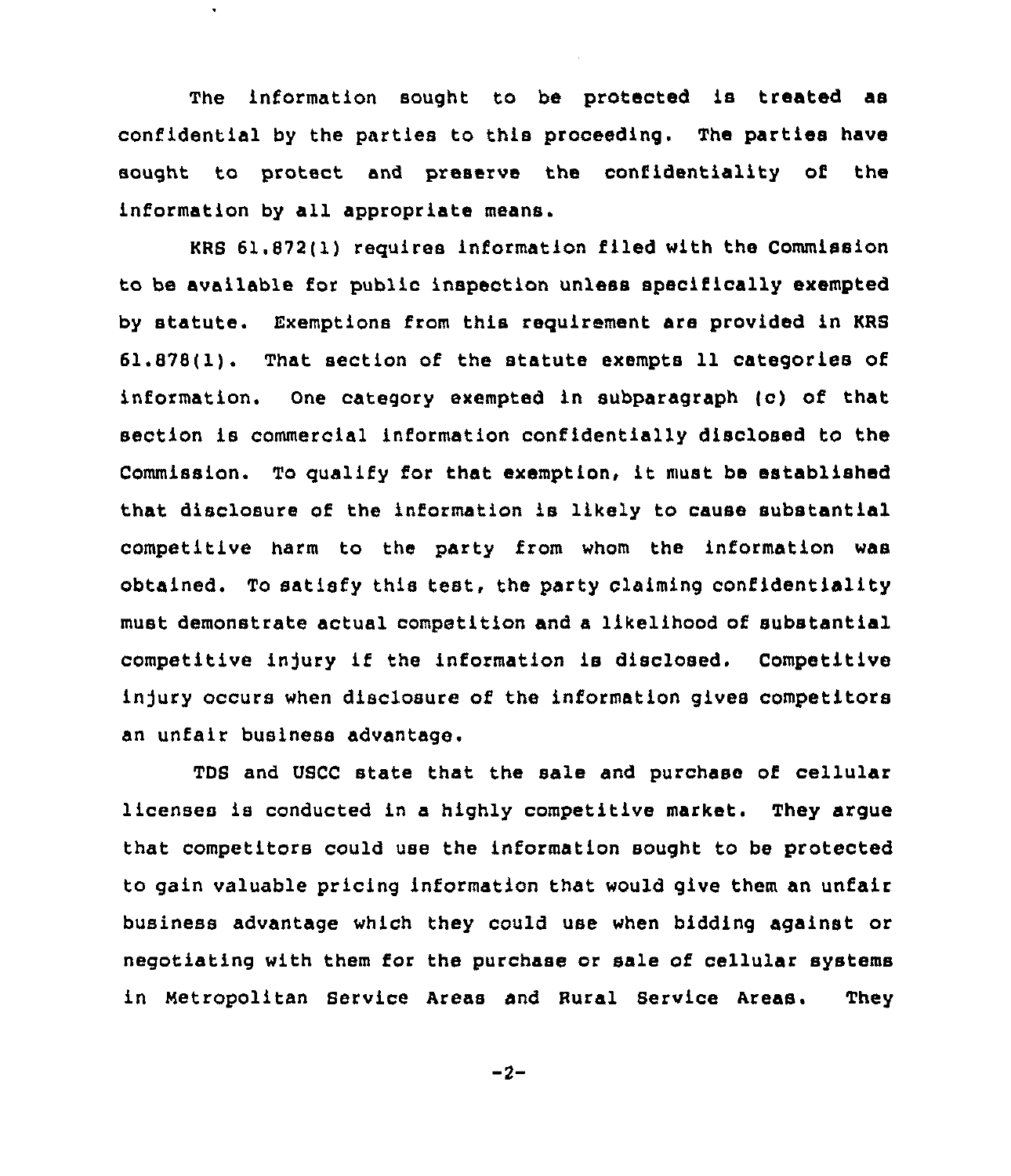therefore maintain that the information has competitive value and is entitled to protection.

While disclosure of the consideration paid by TDS and USCC to acquire Tsaconas may give their competitors some insight into the value TDS and USCC place upon this particular cellular system, it does not affect the relative ability of TDS and USCC and each of their competitors to compete for the acquisition of other cellular licenses. Therefore, no competitive harm has been established and the petition for protection from disclosure should be denied.

This Commission being otherwise sufficiently advised,

IT IS ORDERED that:

1. The petition for confidential proteotion of information concerning the consideration to be paid by TDS and USCC for the acquisition of Tsaconas, which TDS and USCC have petitioned be withheld from public disclosure, be and is hereby denied.

2. The information sought to be protected from disclosure shall be held as confidential and proprietary for a period of 20 days from the date of this Order, at the expiration of which it shall be placed in the public record without further Order of the Commission.

 $-3-$